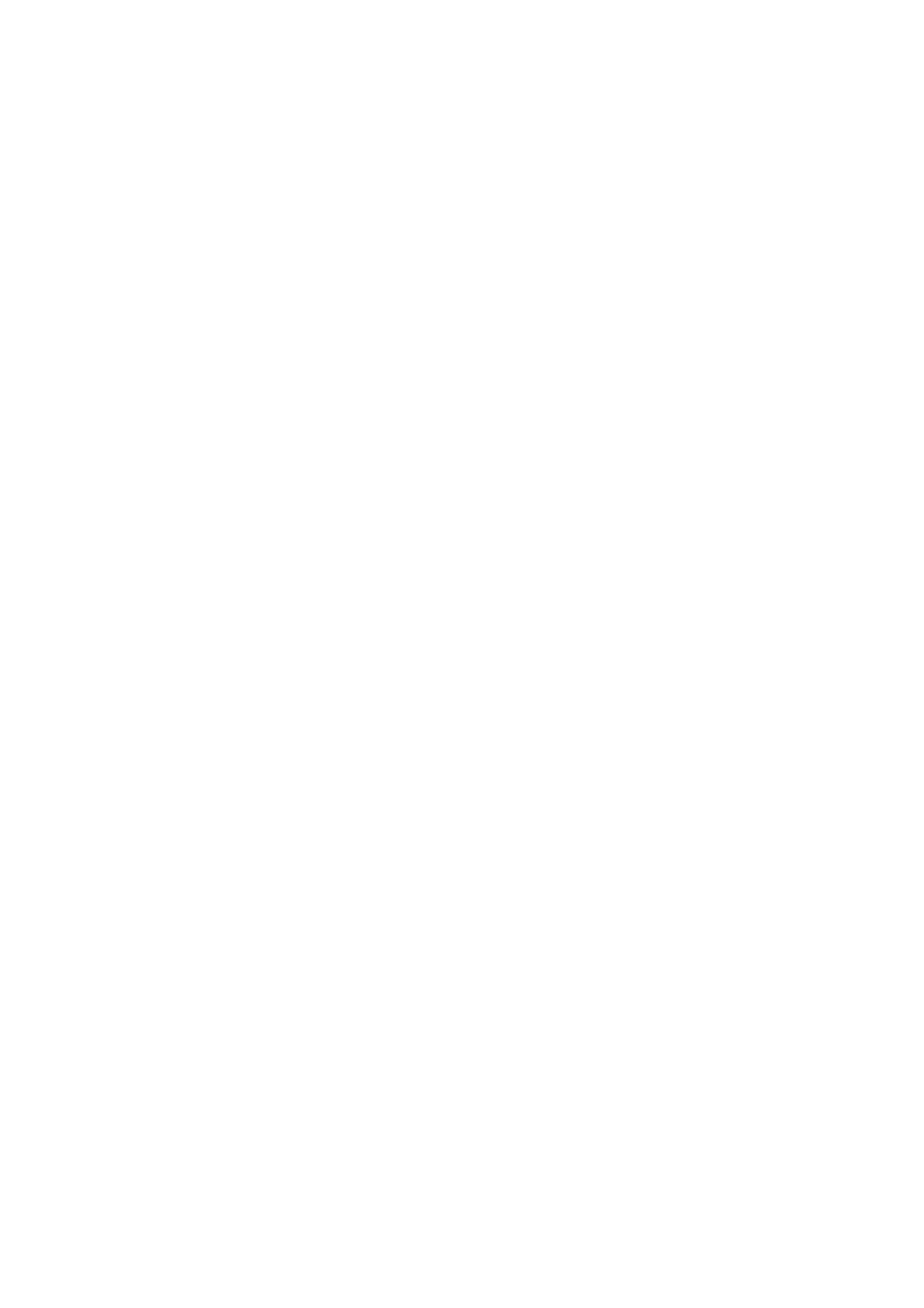

| <b>APPLICATION</b>     | Vertical transport of medium loads for the industry and services sectors. The stop level is even<br>with the wooden floor so as to ensure easy loading of both goods and trolleys. This lift may<br>operate as:             |                                                                                                                                                                                                                                                                                                                                                                                                                                                                                                                                                                                               |  |  |  |  |  |
|------------------------|-----------------------------------------------------------------------------------------------------------------------------------------------------------------------------------------------------------------------------|-----------------------------------------------------------------------------------------------------------------------------------------------------------------------------------------------------------------------------------------------------------------------------------------------------------------------------------------------------------------------------------------------------------------------------------------------------------------------------------------------------------------------------------------------------------------------------------------------|--|--|--|--|--|
|                        | - Trolley-lift (in laundries, hotels, )<br>- Goods-lift (in stores, shops, )                                                                                                                                                |                                                                                                                                                                                                                                                                                                                                                                                                                                                                                                                                                                                               |  |  |  |  |  |
| <b>REGULATIONS</b>     |                                                                                                                                                                                                                             | The lift fully complies with Machine Directive 98/37/CE, allowing its commercialisation in all the<br>countries of the European Community.                                                                                                                                                                                                                                                                                                                                                                                                                                                    |  |  |  |  |  |
| <b>CHARACTERISTICS</b> |                                                                                                                                                                                                                             |                                                                                                                                                                                                                                                                                                                                                                                                                                                                                                                                                                                               |  |  |  |  |  |
| LOAD                   |                                                                                                                                                                                                                             | MTH 300 200 Kg y 300 Kg<br>MTH 500 400 Kg y 500 Kg                                                                                                                                                                                                                                                                                                                                                                                                                                                                                                                                            |  |  |  |  |  |
| <b>SPEED</b>           | <b>Hydraulic</b><br><b>Electric</b>                                                                                                                                                                                         | $0.2$ m/s or $0.3$ m/s<br>$0.3$ m/s                                                                                                                                                                                                                                                                                                                                                                                                                                                                                                                                                           |  |  |  |  |  |
| <b>TRAVEL</b>          | <b>Hydraulic</b><br><b>Electric</b>                                                                                                                                                                                         | Up to 12 mettres.<br>Up to 35 mettres.                                                                                                                                                                                                                                                                                                                                                                                                                                                                                                                                                        |  |  |  |  |  |
| <b>STOPS</b>           | Up to 12 stops                                                                                                                                                                                                              |                                                                                                                                                                                                                                                                                                                                                                                                                                                                                                                                                                                               |  |  |  |  |  |
| <b>TIPE OF DRIVE</b>   | ordered.                                                                                                                                                                                                                    | Hydraulic, Indirect acting lift 2:1.<br>Cylinder, single acting cylinder with internal catch, with safety valve if pipe is broken connected<br>directly to the cylinder.<br>Possibility of rupture valve with progressive closing and external adjustment - optional, must be<br>Plunger formed by a solid, chromium - plated piston rod. Steel Fe 510 C.<br>Jacket formed by a tube of the appropriate thickness. DIN 2391 tube with BK finish, St-52 steel.<br>Hydraulic power unit, compact power unit made up of oil tank, motor-pump group and block with<br>safety and control devices. |  |  |  |  |  |
|                        | Electric, by traction, using counterweight pulleys.<br>Geared motor in the top of the shaft.<br>Worm gear unit driving by electric motor with brake system.                                                                 |                                                                                                                                                                                                                                                                                                                                                                                                                                                                                                                                                                                               |  |  |  |  |  |
| <b>PIPING</b>          | For hydraulic operation<br>Rigid pipe tubes as per DIN 2391, material steel St-37.4 (NBK) - 3 m standard -<br>Flexible, hydraulic hoses with double metallic mesh, tested with couplings fitted - optional on<br>$demand -$ |                                                                                                                                                                                                                                                                                                                                                                                                                                                                                                                                                                                               |  |  |  |  |  |
| <b>GUIDES</b>          | By 2 rails T65/A in accordance with ISO 7465                                                                                                                                                                                |                                                                                                                                                                                                                                                                                                                                                                                                                                                                                                                                                                                               |  |  |  |  |  |
| <b>SUSPENSION</b>      | <b>Hydraulic</b>                                                                                                                                                                                                            | Single line roller chains according to DIN 8187<br>MTH-300: 2 chains 1/2", break force 18.2 KN<br>MTH-500: 2 chains 3/4", break force 29.5 KN                                                                                                                                                                                                                                                                                                                                                                                                                                                 |  |  |  |  |  |
|                        | <b>Electric</b>                                                                                                                                                                                                             | Cables format 6x19+1<br>MTH-300: 2 6mm diam. cables, break force 23.8 KN (1770 N/mm <sup>2</sup> )<br>MTH-500: 2 8mm diam. cables, break force 34.8 KN (1770 N/mm <sup>2</sup> )                                                                                                                                                                                                                                                                                                                                                                                                              |  |  |  |  |  |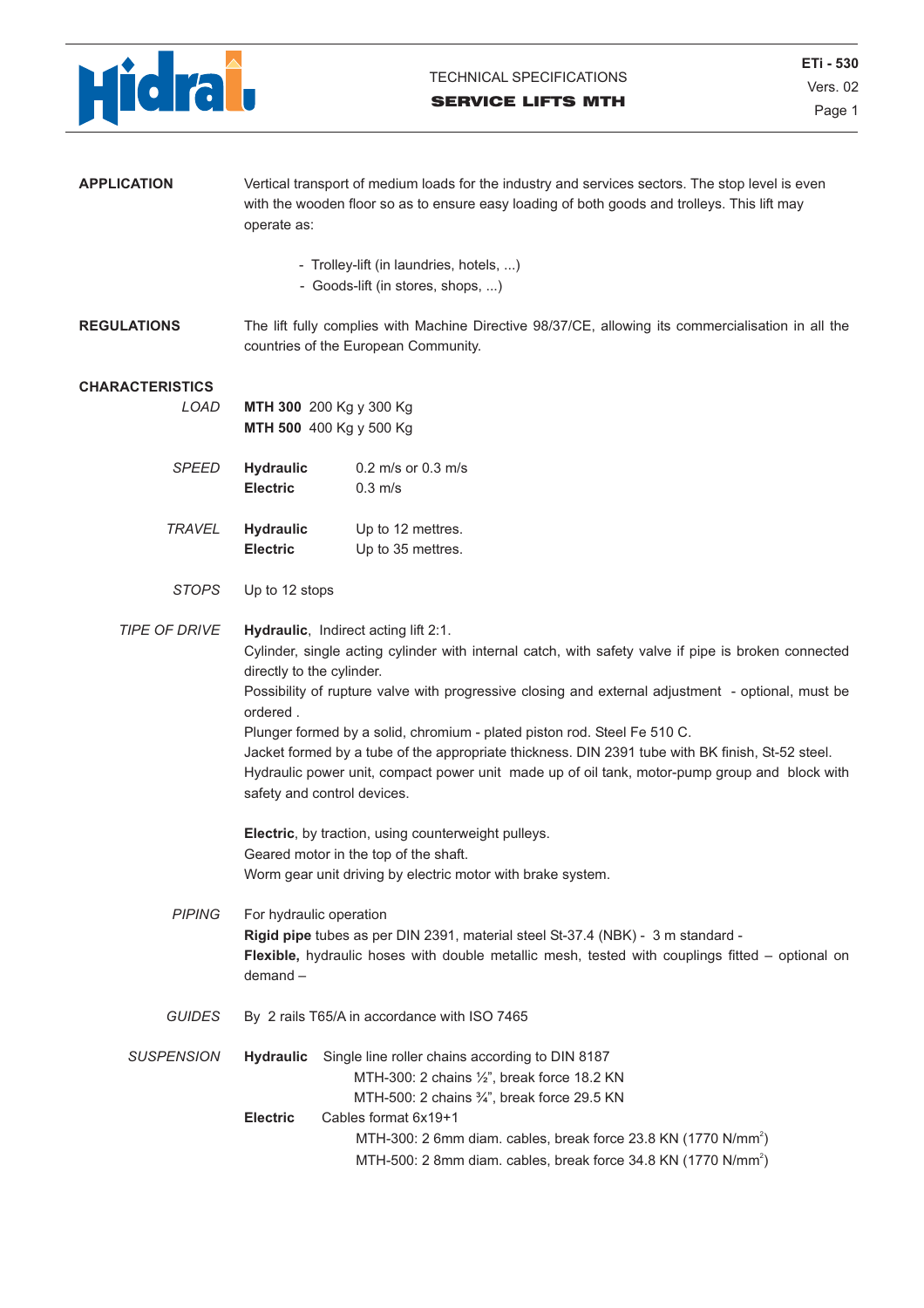

**CAR**

*FINISH*

**Stainless Steel.** AISI-441, AISI-316 available (food aplications) **Painted steel.** Baked enamel (epoxi-polyester) paint. Standard colour: Light grey. Enchased texture (rough).

| <b>DIMENSIONS</b> | Standar |      | Non standar |           |        |        |  |
|-------------------|---------|------|-------------|-----------|--------|--------|--|
|                   | В       |      | A, B min.   | A. B max. | H min. | ' max. |  |
|                   | x 50    | 1200 | 700         | 1200      | 800    | 1400   |  |

**A, B** Car depth and wide

**H** Car height.

*ENTRANCE LAYOUTS*





*INTERMEDIATE TRAYS* Collapsible intermediate trays of painted plate sheet or stainless steel (available on request).

*CAR DOORS* Drop bar avoiding moving of load out of the cabine. Sash or bellow-type grid doors available.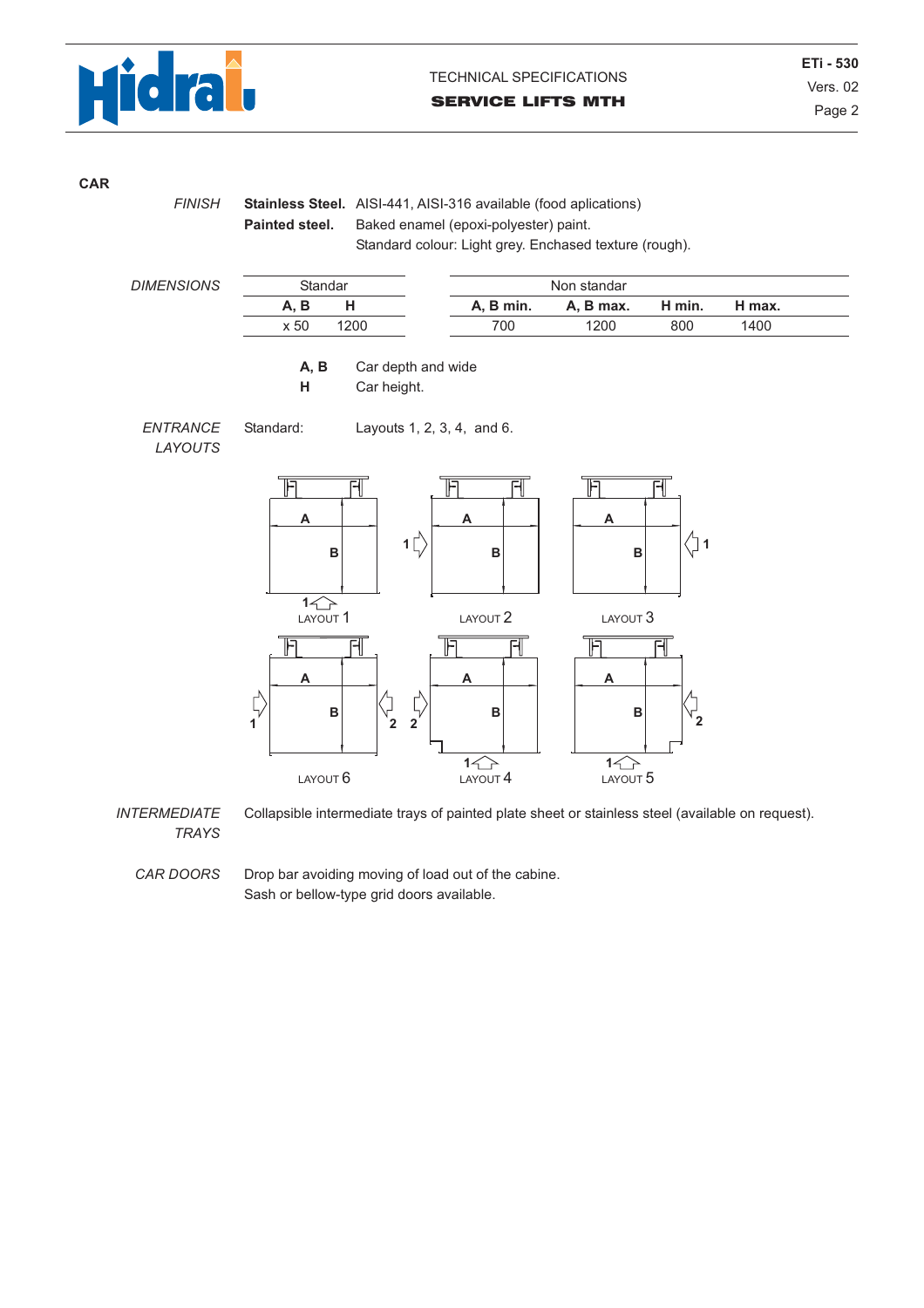

#### TECHNICAL SPECIFICATIONS

#### SERVICE LIFTS MTH

Page 3 **ETi - 530** Vers. 02

| <b>LANDING</b><br><b>DOORS</b>       | Swing hinged doors as standard supply; vertical bi-parting doors available.<br>Our landing doors have mechanical locks with two electrical safety devices: Closed door contacts<br>and lock contacts. We suply electrical cam (230V AC) for acting the landing door locks.            |                                                                                                                                                                     |  |  |  |  |  |
|--------------------------------------|---------------------------------------------------------------------------------------------------------------------------------------------------------------------------------------------------------------------------------------------------------------------------------------|---------------------------------------------------------------------------------------------------------------------------------------------------------------------|--|--|--|--|--|
| <b>FINISH</b>                        | Painted steel.                                                                                                                                                                                                                                                                        | Stainless Steel. AISI-441, AISI-316 available (food aplications)<br>Baked enamel (epoxi-polyester) paint.<br>Standard colour: Light grey. Enchased texture (rough). |  |  |  |  |  |
| <b>DIMENSIONS</b>                    | Clear opening according to entrances layout and car dimensions (See Figures 1,2, 3, and 4).<br>Clear height is the same as car height (H).                                                                                                                                            |                                                                                                                                                                     |  |  |  |  |  |
| <b>FIRE RATED</b>                    | All swing hinged doors are fire rated (PF-60).<br>Fire rated vertical bi-parting doors available - optional, on demand -<br>If the doors finish is painted steel they are supply with a fireproof priming paint.                                                                      |                                                                                                                                                                     |  |  |  |  |  |
| <b>AUTOMATIC</b><br><b>OPERATION</b> | Sash type available on request.<br>Automatic opening of doors when the lift car arrives. With pedal to call the lift car or open the<br>door. The door is closed steping on the pedal or pushing the button corresponding the stop<br>where the lift car is.                          |                                                                                                                                                                     |  |  |  |  |  |
| <b>MACHINE ROOM</b><br>DOOR          | Hydraulic. No trapdoor, no hydraulic unit outside the shaft                                                                                                                                                                                                                           |                                                                                                                                                                     |  |  |  |  |  |
|                                      | Electric. Maintenance trapdoor in the top of the shaft. Single leaf door with standard setting<br>triangle. Dimensions: 500x500 mm. Standard finish, epoxy-polyester paint. Minimum shaft<br>dimensions for proper installation, see figure 1.                                        |                                                                                                                                                                     |  |  |  |  |  |
| <b>POWER SUPPLY</b>                  | 230 V ± 5% Single-phase, 50/60 Hz.<br>230/400 V ± 5% Three-phase, 50/60 Hz.<br>Other voltages available.                                                                                                                                                                              |                                                                                                                                                                     |  |  |  |  |  |
| <b>CONTROL SYSTEM</b>                | Universal simplex by electrical control board with relays, delay current to 24 V.<br>Buttons panel in the landing doors with push-buttons for calling and sending to all floors; Light<br>indicating engaged, position of lift and landing door open.<br>Accoustic signal on arrival. |                                                                                                                                                                     |  |  |  |  |  |

#### **MOTOR POWER**

The maximum power installed and the maximum nominal consumption at 400, depending on load

| and nominal speed, are as follows:      |                                         |                    |                  |
|-----------------------------------------|-----------------------------------------|--------------------|------------------|
|                                         | 200 Kg                                  | 300 Kg             | 400/500 Kg       |
| Hydraulic, 230/400 V 3-phase, v=0,2m/s  | 1.5 kW / 5.9 A                          | $1.5$ kW / $5.9$ A | 2.2 kW / 8.3 A   |
| Hydraulic, 230/400 V 3-phase, v=0,3m/s  | 2.2 kW / 8.3 A                          | 2.2 kW / 8.3 A     | 3.0 kW / 11.2 A  |
| Hydraulic, 230 V Single phase, v=0,2m/s | 1.5 kW / 9.8 A                          | 2.0 kW / 14.5 A    |                  |
| Hydraulic, 230 V Single phase, v=0,3m/s | 2.0 kW / 14.5 A                         |                    |                  |
| Electric, 230/400 V 3-phase             | $0.55$ kW / 1.6 A                       | $0.75$ kW / 2.1 A  | 1.1 kW $/$ 3.2 A |
| Electric, 230 V Single phase            | $0.55$ kW $/$ 4.5 A $0.75$ kW $/$ 6.0 A |                    | 1.1 kW $/$ 7.0 A |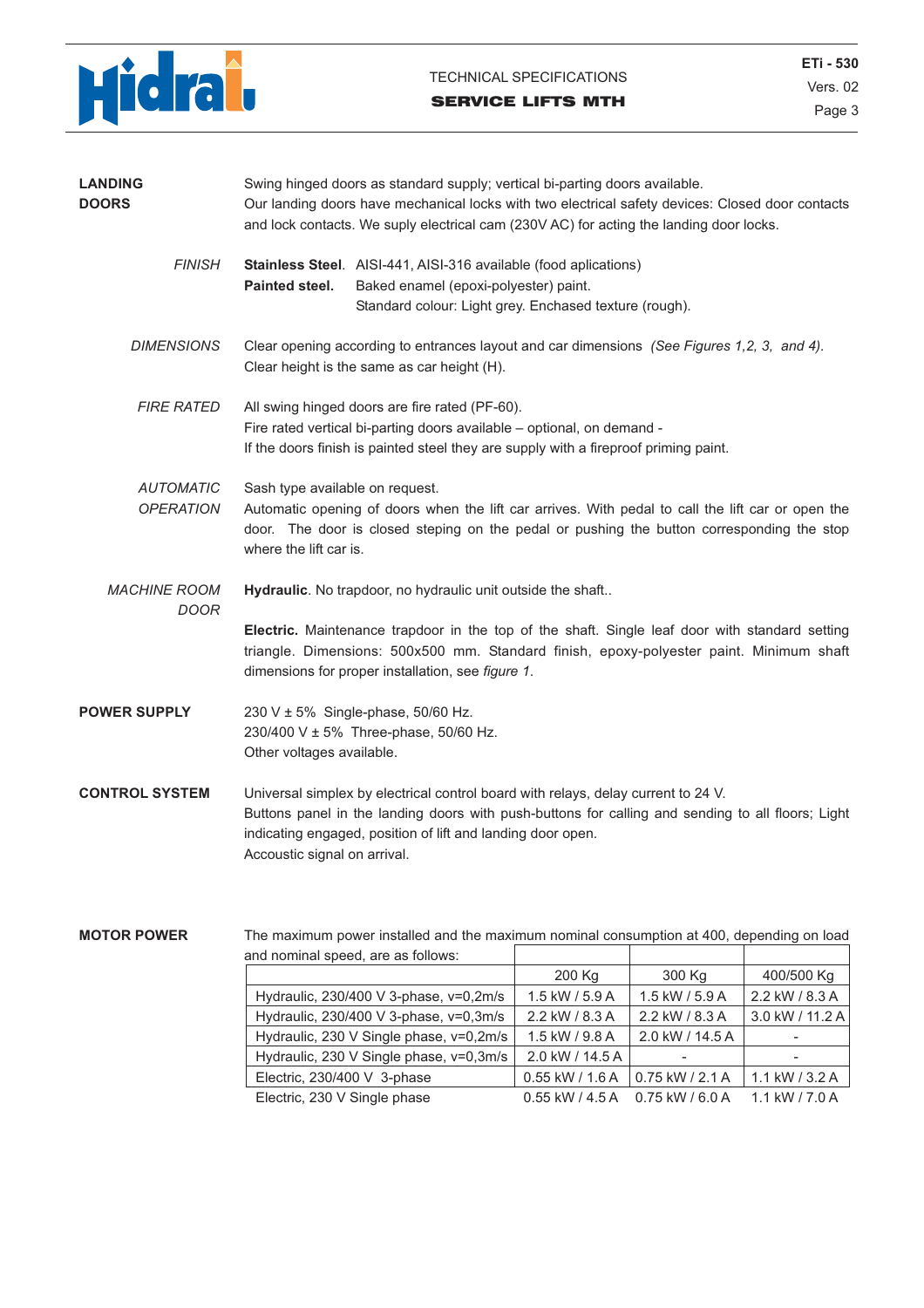

#### **INSTALLATION**

| <b>FIXING</b><br><b>THE GUIDE RAILS</b> | <b>Fastening on wall (Standard)</b><br>Everything necessary for bracket mounting to one of the lift shaft walls is supplied; guide rail<br>brackets attached by bolts to concrete or solid brick wall.<br>For hollow brick walls allowances should be made for built-in metal supports to weld the brackets<br>to, or the use of though-wall pegs if the wall is accessable from both sides.<br>The reaction forces on the guide rails supports are specified in the assembly instructions.<br>With self supporting structure (Optional)<br>Steel structure, it is painted with waterproof paint. It makes easy the fitting up and allows the<br>enclosures of lift well without masonery work.<br>Horizontal anchorages to the building are required. |
|-----------------------------------------|--------------------------------------------------------------------------------------------------------------------------------------------------------------------------------------------------------------------------------------------------------------------------------------------------------------------------------------------------------------------------------------------------------------------------------------------------------------------------------------------------------------------------------------------------------------------------------------------------------------------------------------------------------------------------------------------------------------------------------------------------------|
| <b>ELECTRIC</b><br><b>INSTALLATION</b>  | Button panels are supplied fited in the landing doors frame.<br>Pre-mounted and ready to plug in, interconnecting different floors by wires with connectors.                                                                                                                                                                                                                                                                                                                                                                                                                                                                                                                                                                                           |
| <b>HYDRAULIC</b><br><b>INSTALLATION</b> | All the necessary piping and couplings are supplied to carry out hydraulic installation. In the case<br>of rigid pipes, this is maleable enough to form any necessary bends, which is why elbow<br>couplings to connect tubes are not supplied                                                                                                                                                                                                                                                                                                                                                                                                                                                                                                         |
| <b>MACHINE ROOM</b>                     | Hydraulic: It is envisaged that the hydraulic power unit shall be positioned no more than 10<br>metres from where oil inlet to the cylinder; consult us if a greater distance is required.<br>The dimensions of the central unit and the panel are 390x245x600 mm and 300x400x150 mm<br>respectively.                                                                                                                                                                                                                                                                                                                                                                                                                                                  |
|                                         | Electric: the traction machine will be installed in the top of the shaft, on two beams when installed<br>on a wall. For that purpose, a trapdoor must be installed so as to ensure access to the machine<br>and carry out safe maintenance.                                                                                                                                                                                                                                                                                                                                                                                                                                                                                                            |
|                                         | For easier maintenance operations, the electric box should be located outside the shaft; an<br>electric hose of sufficient length is provided for that purpose. The electric box measures 300<br>$(length)$ x 400 (height) x 150 (depth).                                                                                                                                                                                                                                                                                                                                                                                                                                                                                                              |
| <b>SHAFT SIZE</b>                       | Adapted to entrance layout, car dimensions, operating system and conveying structure option<br>(see figures $1, 2, 3$ and $4$ ).                                                                                                                                                                                                                                                                                                                                                                                                                                                                                                                                                                                                                       |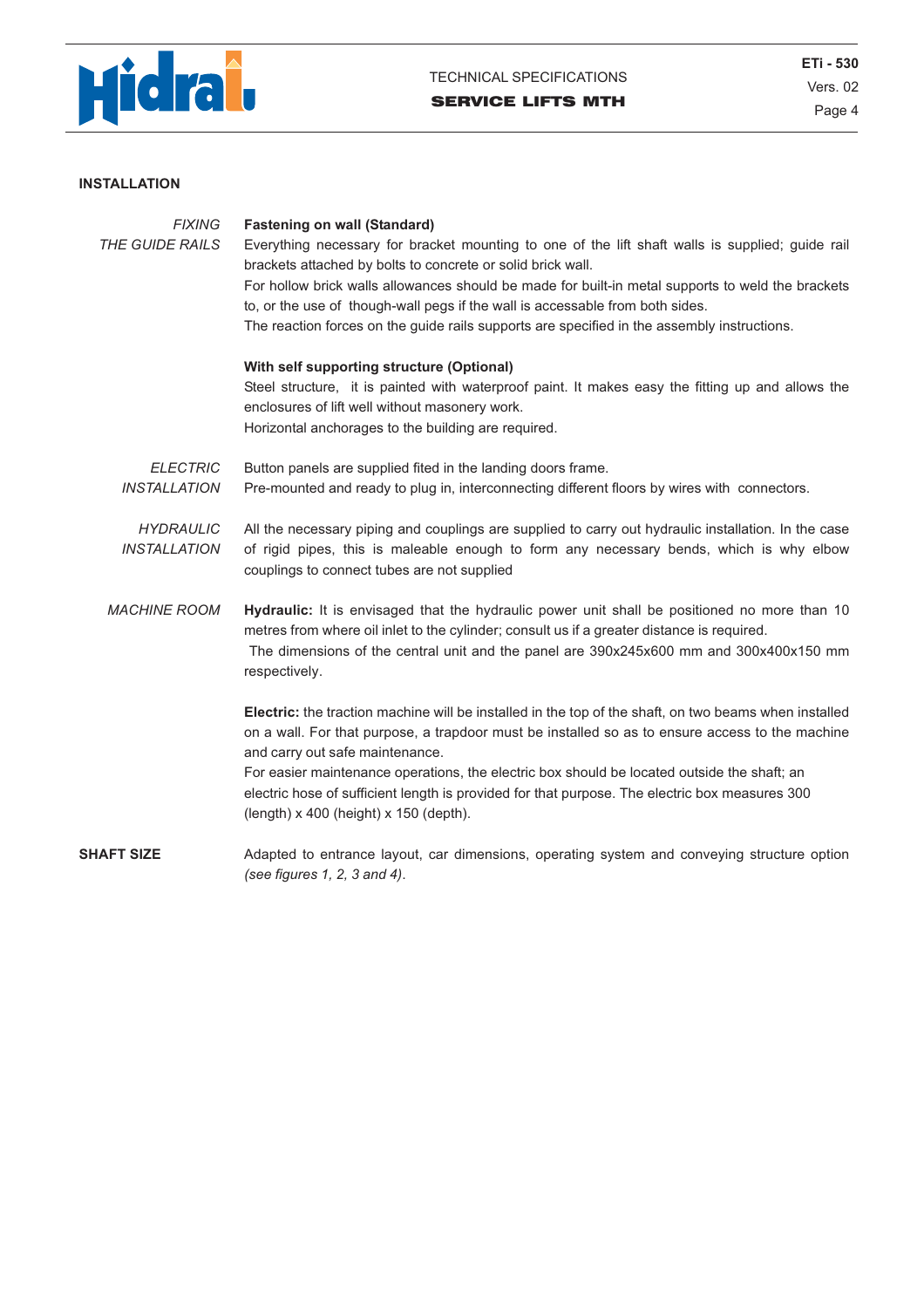

Page 5 **ETi - 530** Vers. 02



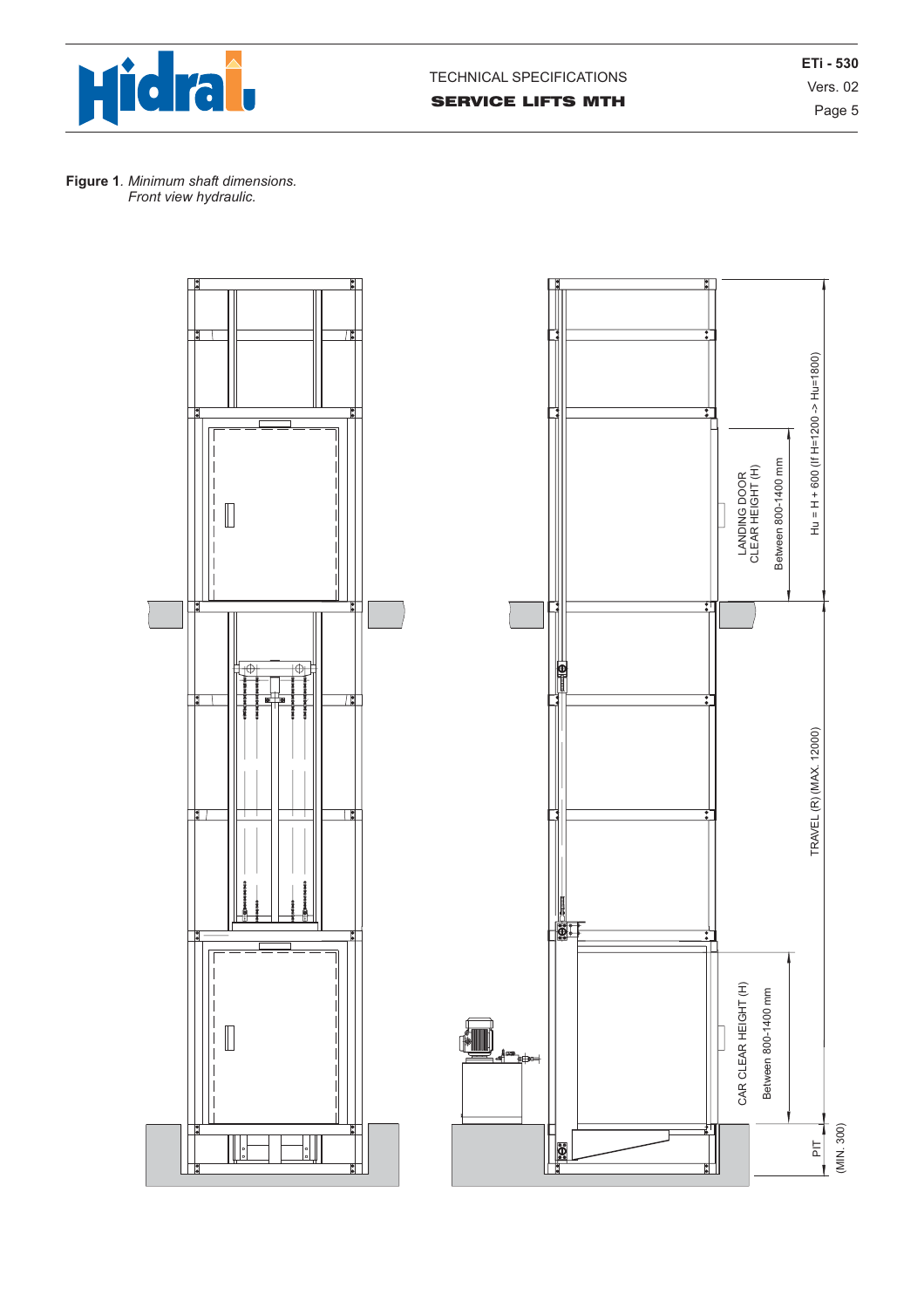

Page 6 **ETi - 530** Vers. 02





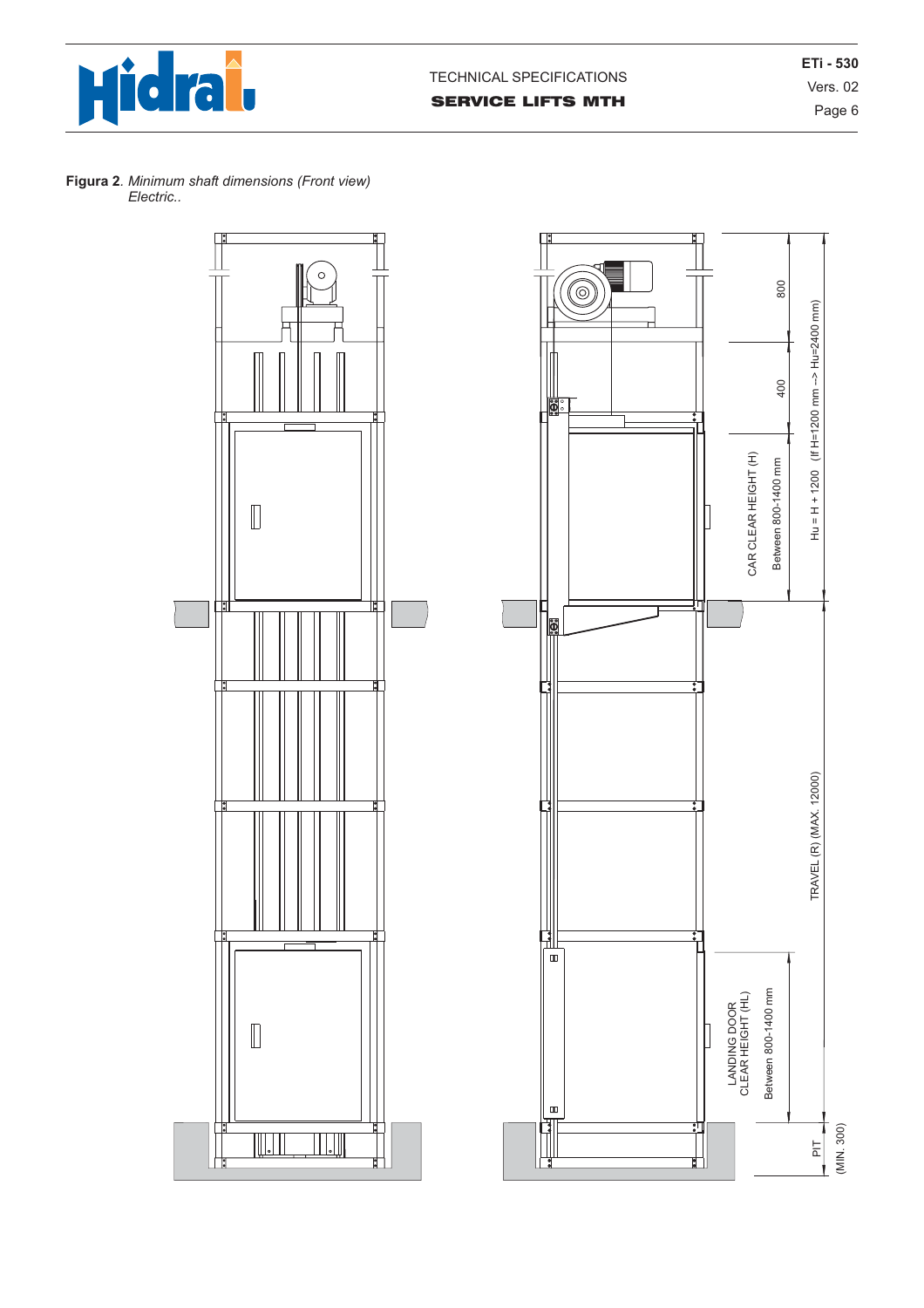

Page 7 **ETi - 530** Vers. 02

**Figure 3.** *Minimum shaft size (plan) Without structure: Fastening on wall.*

|                                  | A mm              |                               |                               |                  | <b>B</b> mm |
|----------------------------------|-------------------|-------------------------------|-------------------------------|------------------|-------------|
| N <sup>er</sup> Layout Cabin MTH |                   | <b>Landing Doors layout 1</b> | <b>Landing Doors layout 2</b> |                  |             |
|                                  | <b>Right Side</b> | <b>Left Side</b>              | <b>Right Side</b>             | <b>Left Side</b> |             |
| 1 (layout frontal)               | 700 - 1200        |                               |                               |                  |             |
| 2 (layout lateral)               | 1000 - 1200       | 750 - 1200                    |                               |                  |             |
| 3 (layout lateral)               | 750 - 1200        | 1000 - 1200                   |                               |                  | 700 - 1200  |
| 4 (double layout 90°)            |                   | 1000 - 1200                   | $1000 - 1200$                 |                  |             |
| 5 (double layout 90°)            | 1000 - 1200       |                               |                               | 1000 - 1200      |             |
| 6 (double layout 180°)           | 1050 - 1200       | 750 - 1200                    | 750 - 1200                    | 1050 - 1200      |             |

### *Maximum surface (A x B) = 1.2 m<sup>2</sup>*

*(\*) 90 º Double car are available depending on the boarding access and door hand side opening. Take in to consideration the cam can not be placed at corner frame side.*

*(\*\*) Cam could not be placed at guides side in case of A<1050.*



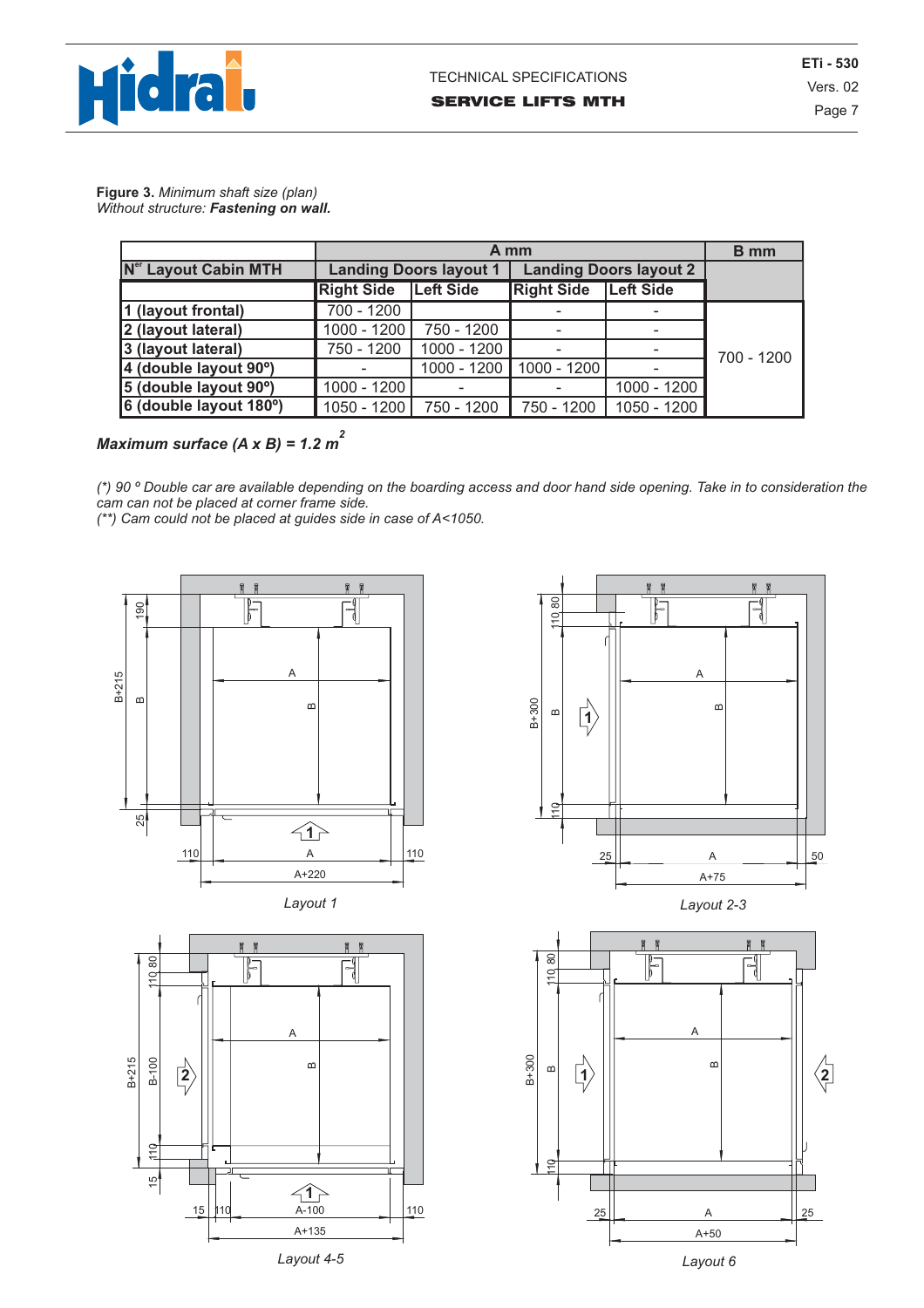

Page 8 **ETi - 530** Vers. 02

**Figure 4.** *Minimum shaft size (plan) With self-supporting structure*

|                                  | A mm              |                               |                               |                  | <b>B</b> mm |
|----------------------------------|-------------------|-------------------------------|-------------------------------|------------------|-------------|
| N <sup>er</sup> Layout Cabin MTH |                   | <b>Landing Doors layout 1</b> | <b>Landing Doors layout 2</b> |                  |             |
|                                  | <b>Right Side</b> | <b>Left Side</b>              | <b>Right Side</b>             | <b>Left Side</b> |             |
| 1 (layout frontal)               | 700 - 1200        |                               |                               |                  |             |
| 2 (layout lateral)               | 1000 - 1200       | 750 - 1200                    |                               |                  |             |
| 3 (layout lateral)               | 750 - 1200        | 1000 - 1200                   |                               |                  | 700 - 1200  |
| 4 (double layout 90°)            |                   | 1000 - 1200                   | 1000 - 1200                   |                  |             |
| 5 (double layout 90°)            | 1000 - 1200       |                               |                               | 1000 - 1200      |             |
| 6 (double layout 180°)           | 1050 - 1200       | 750 - 1200                    | 750 - 1200                    | 1050 - 1200      |             |

## *Maximum surface (A x B) = 1.2 m<sup>2</sup>*

*(\*) 90 º Double car are available depending on the boarding access and door hand side opening. Take in to consideration the cam can not be placed at corner frame side.*

*(\*\*) Cam could not be placed at guides side in case of A<1050.*

*(\*\*\*) The projection in plant of the landing doors, invades 10 mm the internal projection of the shaft.*